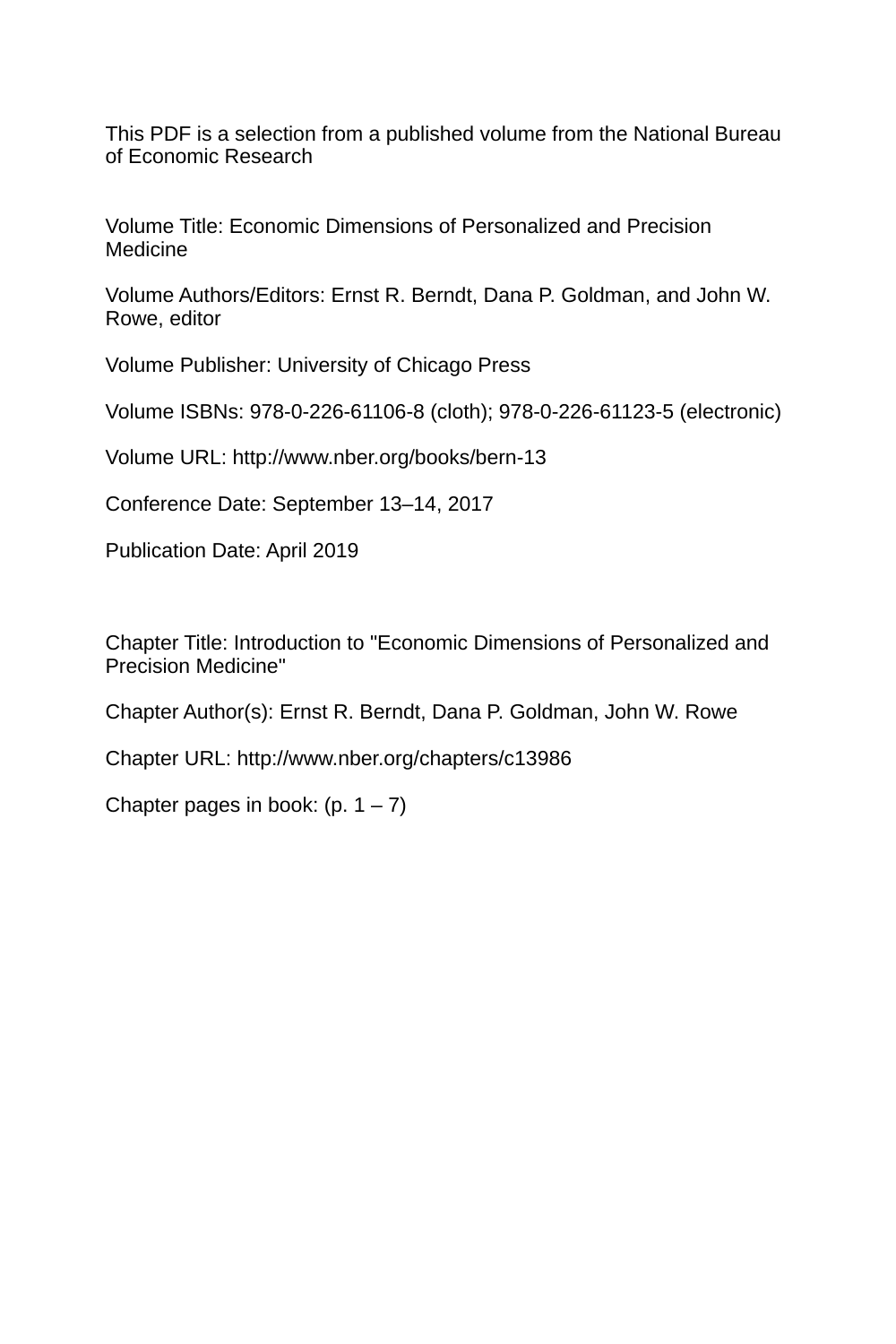## **Introduction**

Ernst R. Berndt, Dana P. Goldman, and John W. Rowe

Personalized and precision medicine (PPM)—that is, the targeting of therapies according to an individual's biological, genetic, or clinical characteristics—is rapidly gaining prominence in health care. Reliable and affordable genetic analysis is now well within the reach of many patients and providers. Personalized and precision medicine has transformed care delivery in rare disease and oncology—especially cancer, where targeted therapies have improved treatment for breast cancer (Hudis 2007) and lung cancer (Gaughan and Costa 2011). Continued progress will involve new targeted therapies, but also the development of diagnostic tests and molecular assays to stratify disease or risk (Aspinall and Hamermesh 2007).

Personalized and precision medicine has also spawned a rapidly growing industry where genetic markers of disease and treatment are searched on a larger scale. Genetic tests already exist for nearly 2,500 different conditions, with several new tests added to the market monthly (UnitedHealth 2012). UnitedHealth Group estimated spending upward of \$500 million on genetic testing for its members in 2010 and projected total US annual expenditures on genetic and molecular testing of \$5 billion that year (UnitedHealth 2012). While spending could be substantial, so could the benefits, including dimin-

Ernst R. Berndt is the Louis E. Seley Professor in Applied Economics Emeritus and professor of applied economics at the MIT Sloan School of Management and a research associate of the National Bureau of Economic Research. Dana P. Goldman holds the Leonard D. Schaeffer Director's Chair and is a distinguished professor of public policy, pharmacy, and economics at the Sol Price School of Public Policy and USC School of Pharmacy at the University of Southern California, and a research associate of the National Bureau of Economic Research. John W. Rowe is the Julius B. Richmond Professor of Health Policy and Aging at the Columbia University Mailman School of Public Health.

For acknowledgments, sources of research support, and disclosure of the authors' material financial relationships, if any, please see http://www.nber.org/chapters/c13986.ack.

**1** You are reading copyrighted material published by University of Chicago Press. Unauthorized posting, copying, or distributing of this work except as permitted under U.S. copyright law is illegal and injures the author and publisher.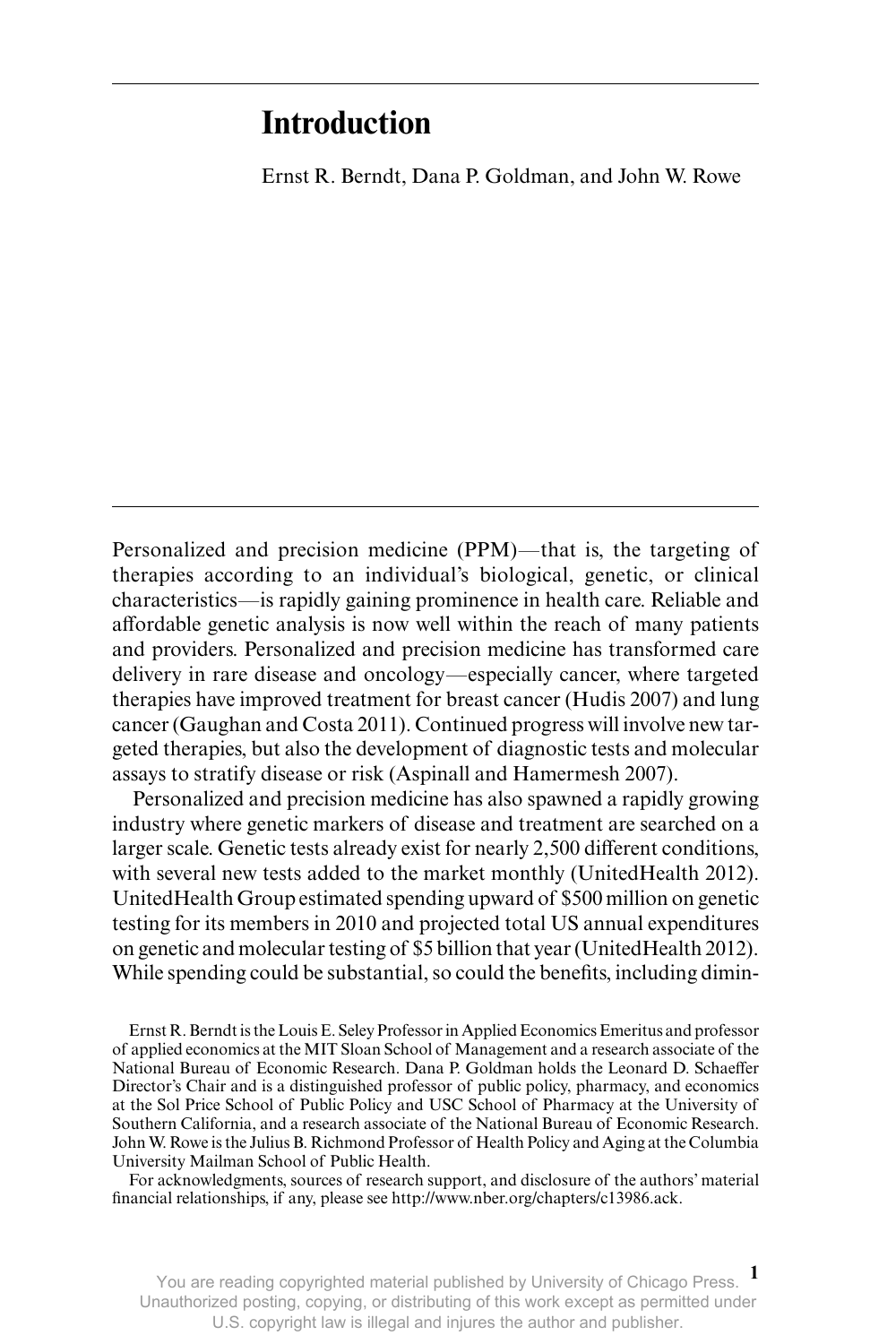

**Fig. 0.1 Progress of personalized and precision medicine**

ished side effects, fewer ineffective treatments, and reduced opportunity costs (Trusheim, Berndt, and Douglas 2007; Dzau et al. 2015). Personalized and precision medicine appears most valuable when the therapy being evaluated is expensive relative to alternatives, when side effects are frequent and severe (thereby making the empirical approach relatively less safe), and when delay from an alternate therapy can severely harm an individual's health (e.g., metastatic cancer, Davis et al. 2009).

It is clear that growth in PPM will depend not only on scientific and clinical progress, but also economic incentives inherent in the health care system. Economists have pointed out, for example, that cost- based reimbursement policies for diagnostic tests have limited development of tests for biomarkers (Goldman et al. 2013). Rectifying this deficiency will require a systematic approach to understanding the economics of this field (Institute of Medicine 2010), and hence our motive for producing this volume. The value of PPM arises not just because of its direct effect on a patient's health, but through the information it provides on a patient's likely response to a particular therapy. Personalized and precision medicine reduces the trial and error associated with empirical medicine, where physicians and their patients try an initial set of therapies and decide to continue or discontinue them on the basis of realized efficacy and side effects. In this manner, PPM transforms medical care from what economists call "experience goods," whose quality can only be determined through consumption, to "search goods," whose quality can be substantially (but frequently imperfectly) determined before consumption (Nelson 1970).

This volume explores various aspects of these PPM issues through an economic lens, tracing its progress from the bench to bedside, as noted in figure 0.1. 1 In the process, we explore issues related to public and private

1. We thank Jay Bhattacharya for this perspective.

You are reading copyrighted material published by University of Chicago Press. Unauthorized posting, copying, or distributing of this work except as permitted under U.S. copyright law is illegal and injures the author and publisher.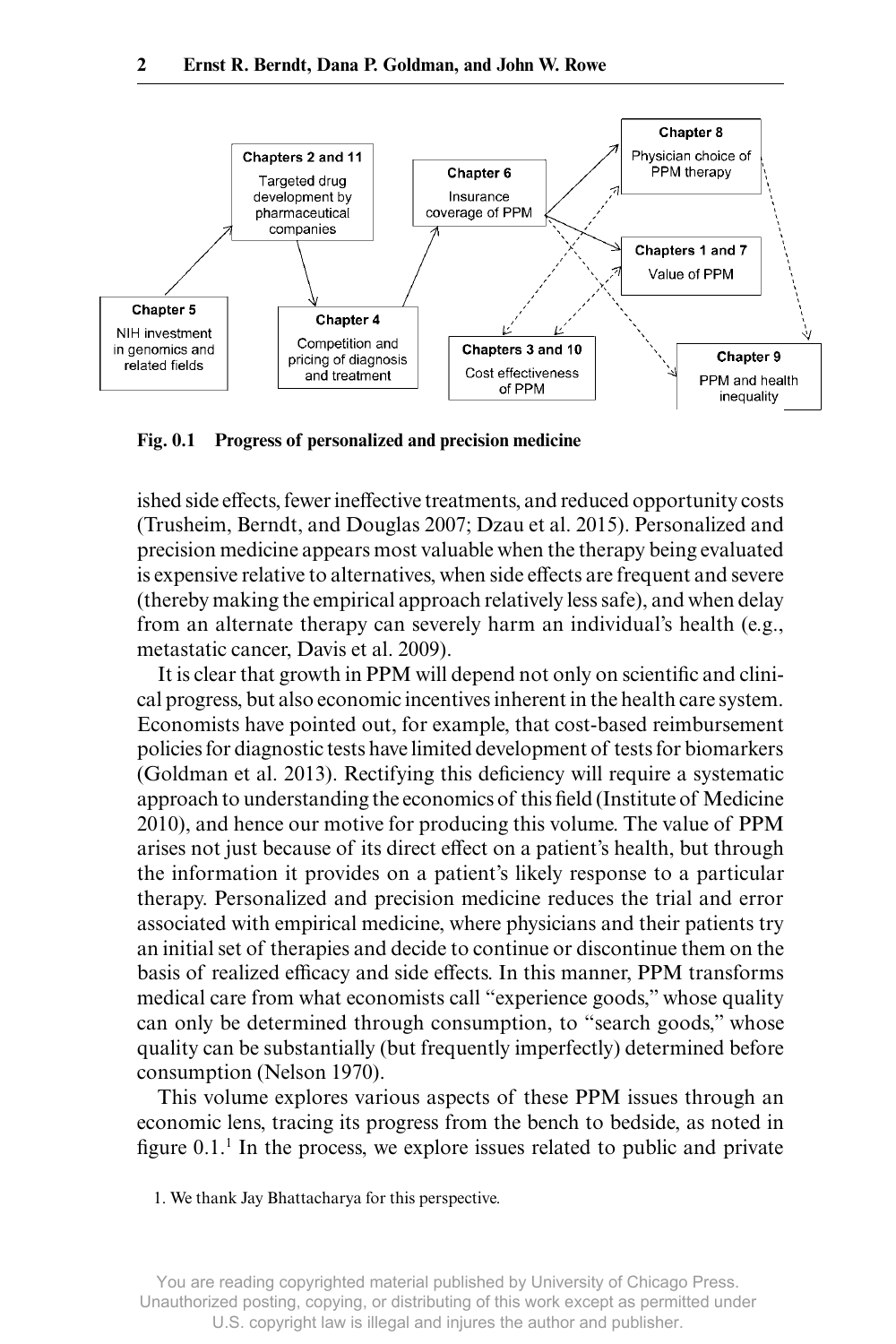investment, targeted drug development, competition and pricing, insurance coverage, physician decision- making, health inequality, and cost effectiveness.

In chapter 1, Tomas J. Philipson shows that PPM is merely a continuation of a broader trend in medicine. There is not much conceptually different in PPM compared to the historical record of diagnostic testing and prescribing medicines conditional on the diagnosis. Testing cholesterol levels to determine which patients are appropriate for statins is in principle the same type of behavior as using gene tests to determine which breast cancer patients are appropriate for a given cancer drug. He argues there is a close link between rational nonadherence in health care and the value of personalized medicine. This stems from interpreting adherence as a simple learning problem about the individual value of a therapy. Although providers recommending treatments are likely more informed about the population- wide effects of these treatments, patients experiencing a treatment are more informed about the individual specific value of treatment. Nonadherence is thus inherently a dynamic demand behavior that requires an explanation of why people initiate but then discontinue therapy. Learning about treatment value provides one natural explanation. Personalized and precision medicine, in this view, is best interpreted as valuable technological change aimed at reducing such inefficiencies by reducing consumption for nonresponders and raising consumption for responders. This also has implications for the pricing of treatment and diagnostics, and the potential gains from bundling.

In chapter 2, Manuel Hermosilla and Jorge Lemus investigate the challenges of translating basic science to therapeutic innovation. In 2003, much optimism surrounded the completion of the Human Genome Project. Since then, progress has been slow. Hermosilla and Lemus focus on knowledge stemming from a leading type of genetic epidemiological science, the genomewide association studies, and the ten years that followed the Human Genome Project. By constructing a measure of biological complexity—drawing on insights from networks—they show that for less complex diseases there is a strong and positive association between cumulative knowledge and the number of new therapies that enter the drug- development process. This association weakens as complexity increases, becoming statistically insignificant at the extreme. It appears that complexity mediates the relationship between discovery and therapeutic innovation.

In chapter 3, John A. Graves, Zilu Zhou, Shawn Garbett, and Josh F. Peterson consider the externalities of genetic testing for a particular disease. Their focus is pharmacogenomics, or the application of genetic testing to guide drug selection or dosing. With reduced costs of sequencing and improvements in clinical information systems, modern electronic health records can store genotypic data and return actionable drug- gene information through decision aides at the point of prescribing. Existing research on the value of pharmacogenomics has focused primarily on the short- term cost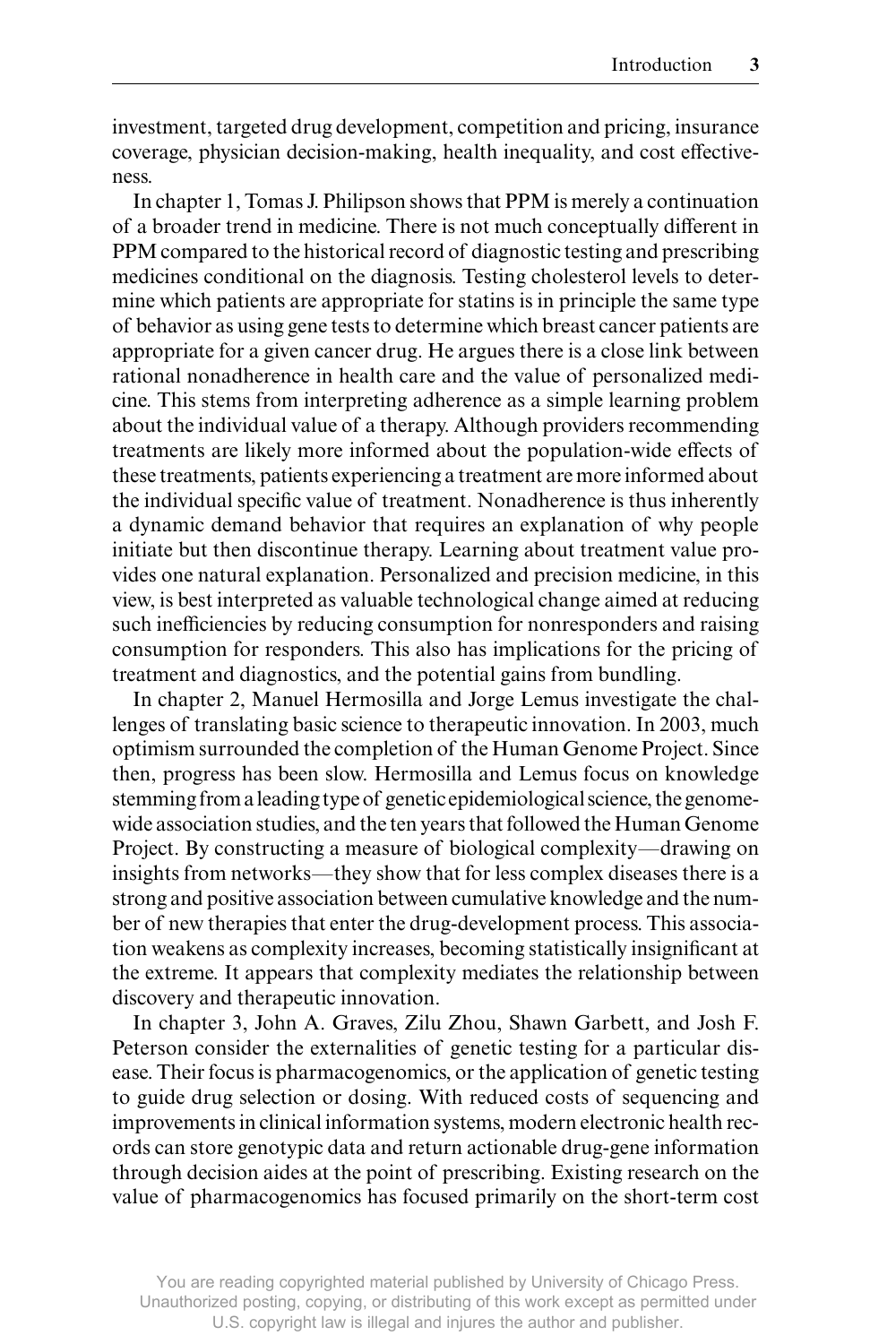effectiveness of single- gene tests—an approach that ignores the potential lifetime value of multiplexed genetic- testing strategies. Compared with singlegene testing, these strategies—which include whole genome sequencing, whole exome sequencing, and multiplexed genetic panel testing—facilitate the acquisition of wide swaths of genetic information all at once. Thus, a drug- gene pair for which single- gene testing is found to be cost ineffective could potentially improve overall value when integrated within a broader multiplexed testing strategy—assuming the information can be acted upon in a clinically relevant manner. They find that multiplexed genetic testing is not cost effective at the lower end of commonly used societal willingness- topay thresholds (e.g., \$50,000 per quality-adjusted life year [QALY]). However, at slightly higher thresholds (\$118,000/QALY or greater) a preemptive multiplexed testing strategy is optimal if the pharmacogenomic information is regularly utilized over a long time horizon. To the extent that physicians are no more likely to utilize genetic testing information that was obtained upstream as they are to order a new genetic test, then a serial single- gene testing strategy is preferred.

In chapter 4, Ernst R. Berndt and Mark R. Trusheim demonstrate how game theory can be used to frame the trade- offs inherent in the targeted treatment model. Personalized and precision medicine fragments the treatment populations, generating smaller markets that will attract only limited entry. The result is a series of "niche markets" where differentiated products compete with each manufacturer possessing market power. Economic models of behavior—including the prisoners' dilemma and Bertrand competition—can help explain how drug developers set the cut- off value for companion diagnostics to define the precision medicine market niches and their payoffs. Precision medicine game situations may also involve payers and patients who attempt to change the rules of the game to their advantage or whose induced behaviors alter rewards to developers. They hypothesize that certain precision medicine areas such as inflammatory diseases are becoming complex simultaneous multigames in which distinct precision medicine niches compete. Those players that learn the most rapidly and apply their knowledge the most asymmetrically will be advantaged in this ongoing information race.

In chapter 5, Amitabh Chandra, Craig Garthwaite, and Ariel Dora Stern describe the drug- development pipeline for PPM over the past two decades for cancer and other diseases. They summarize the role of the National Institutes of Health (NIH) in supporting the existing pipeline of precision medicines by asking what share of pipeline precision medicines rely on research supported by NIH grants. They also consider the types of firms pursuing research and development (R&D) and how PPM R&D activities have evolved over recent years.

In chapter 6, Mark V. Pauly considers how we should think about coverage for PPM. It may well be efficient to have some cost sharing to discourage low-

You are reading copyrighted material published by University of Chicago Press. Unauthorized posting, copying, or distributing of this work except as permitted under U.S. copyright law is illegal and injures the author and publisher.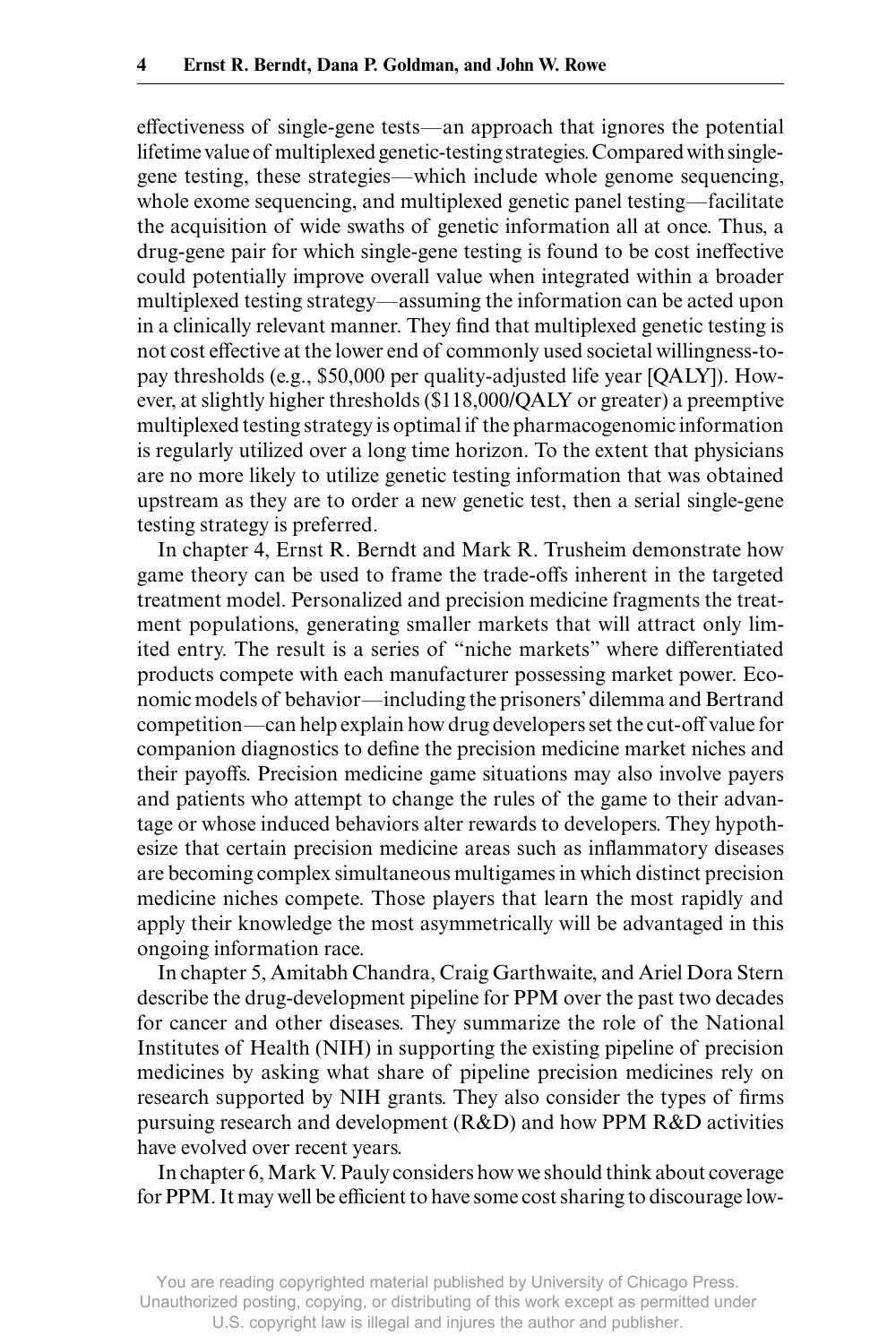value uses of testing and treatment, but such potentially improved incentives trade off against less protection from financial risk. The economic theory of optimal insurance coverage shows how to characterize the ideal trade- off in simple cases, but what is ideal in this more complex case? He outlines some theoretical models of the ideal role of insurance in such settings with genetic testing and a specific treatment whose effectiveness is predicted by the test. Coverage of diagnostic tests is of particular salience because some testing is still experimental, some health plans do not cover purely diagnostic tests at all, and many insurance deductibles (including the most popular plans on exchanges) will leave tests uncovered until the deductible is exceeded. The pricing of tests, the alternatives to testing, and the effect of testing on the pricing of treatment all affect demand and optimal coverage. They also affect social welfare. Any financial gains from PPM—due to avoidance of futile therapy—may overstate the benefit to society since the avoided price is well above the value of the resources saved. Pricing of drugs above marginal cost can induce overuse of diagnostic tests even for treatments with minimal side effects, while overpricing of proprietary genetic tests can lead to underuse.

In chapter 7, Kristopher J. Hult demonstrates how PPM can help improve efficacy in a world where patient response is heterogeneous. As noted earlier, PPM increases the health benefit of existing treatments by better matching patients to treatments and by improving a patient's understanding of the risk of serious side effects. He finds that the impact of personalized medicine depends on the number of treatments, the correlation between treatment effects, and the amount of noise in a patient's individual treatment effect signal. For multiple sclerosis, PPM has the potential to increase the health impact of existing treatments by roughly 50 percent by informing patients of their individual treatment effect and risk of serious side effects.

In chapter 8, David H. Howard, Jason Hockenberry, and Guy David ask whether the introduction of an imperfect test will increase treatment rates due to induced demand. They study physicians' choice between conventional radiotherapy and intensity- modulated radiation therapy (IMRT) for breast cancer. Intensity- modulated radiation therapy is a costly form of radiotherapy and is unnecessary for most patients. Use of IMRT is 18 percentage points higher among patients treated in freestanding clinics, where physician- owners share in the lucrative fees generated by IMRT. Patients with left-side tumors, who are more likely to benefit from IMRT, are more likely to receive it regardless of treatment setting. However, patients with right- side tumors treated in freestanding clinics are more likely to receive IMRT than patients with left-side tumors treated in hospital-based clinics. These results highlight the challenge of optimizing the use of imperfect information regarding patients' ability to benefit from a treatment in an environment where physicians face incentives to provide it.

In chapter 9, Jui- fen Rachel Lu, Karen Eggleston, and Joseph Tung- Chieh Chang consider whether the high costs of PPM could exacerbate income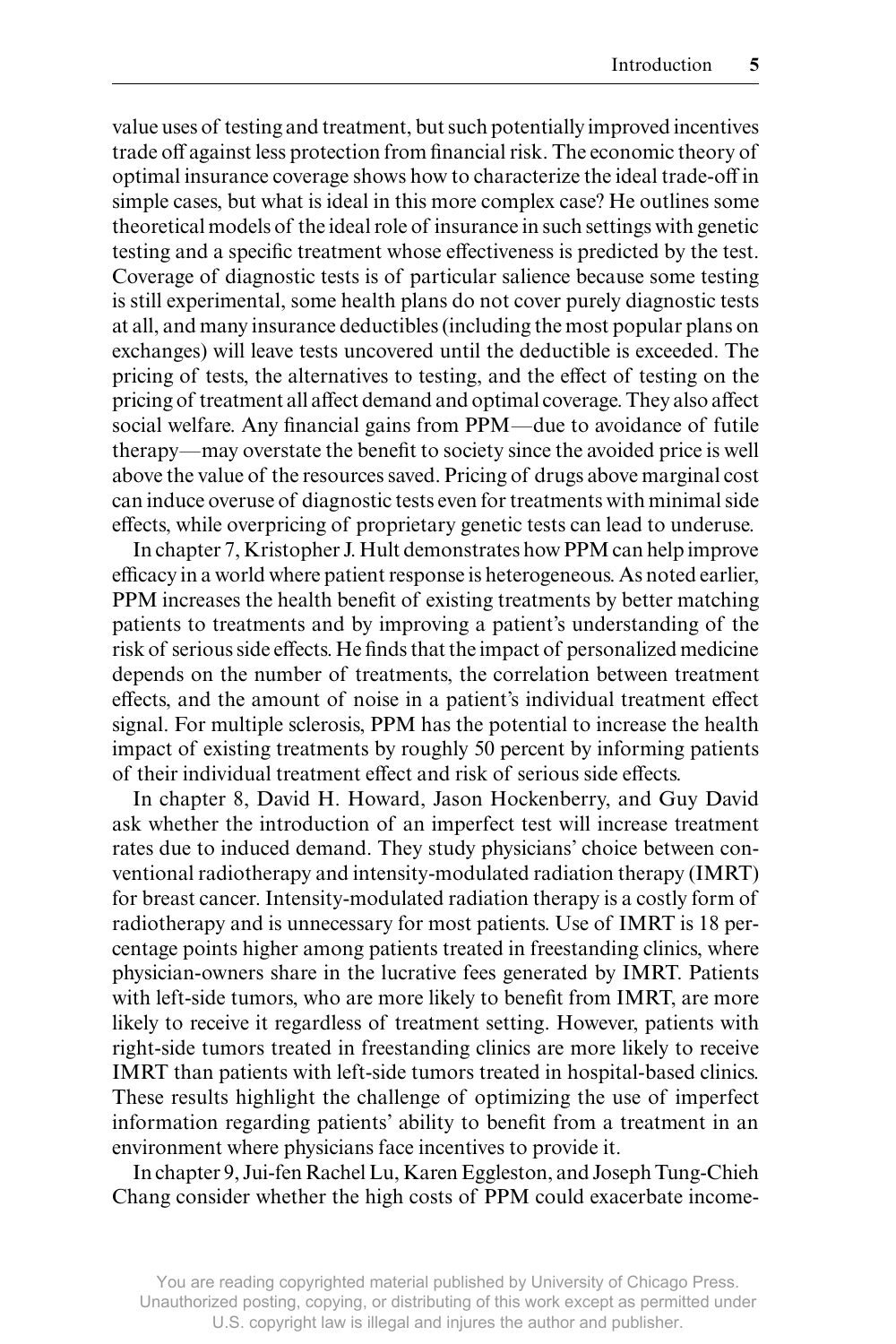related health disparities, especially in resource- poor settings. They study treatment of HER2- positive breast cancer in Taiwan between 2004 and 2015 and find that lower-income patients are more likely to be diagnosed with later stages of cancer, and this pattern renders coverage of target therapy pro- poor even before full coverage of the diagnostic tests. Moreover, the expansion of national health insurance coverage—including the fluorescence in situ hybridization (FISH) diagnostic test and trastuzumab for early stage breast cancer—strengthened the pro- poor distribution of genetic testing and target treatment, albeit only marginally. Taiwan's experience suggests that PPM can actually disproportionately benefit the poor, even in a national health insurance scheme, although other disparities may persist.

In chapter 10, Rebecca A. Pulk, Jove Graham, Frank R. Lichtenberg, Daniel Maeng, Marc S. Williams, and Eric Wright tell a cautionary tale about using pharmacogenomic data for outcomes research. They examine a large cohort of Geisinger patients with linked clinical and genetic information to describe the potential value of pharmacogenomic information for the prevention and treatment of cardiovascular disease. They show that genetic variations of two genes affecting the pharmacokinetics of commonly used cardiovascular medications are associated with higher cardiovascular risk and/or death. In theory, these events are potentially avoidable with pharmacogenomic testing and provide additional evidence support for routine pharmacogenomic testing in a generalized population. In practice, the results are sensitive to specifications and suggest some lessons for outcomes research with pharmacogenetic data.

In chapter 11, Philippe Gorry and Diego Useche consider how orphan drug (OD) legislation has impacted financing of innovation to treat rare diseases. They test whether OD designations (ODD) granted by the Food and Drug Administration (FDA) are relevant signals in attracting entrepreneurial finance and increasing the amount. They find that the signaling power of ODD is positively and statistically significant for initial public offering (IPO) investors in stock markets: an ODD prior to an IPO increases IPO proceeds by about 38 percent. The evidence also suggests ODDs are stronger than patent applications in attracting IPO investors and other valuable resources before companies go public.

Taken together, these chapters provide a broad view of the promise of PPM. The benefits extend beyond targeting therapies for patients who are already sick. It also includes the ability to identify healthy individuals at elevated risk of disease, enabling preventive measures to be targeted toward those who could benefit most, but perhaps at substantial additional cost. It is also clear that PPM may upend traditional models of health insurance, reimbursement, and regulation. While the volume does not provide all the answers, it does show the importance of viewing PPM through an economic lens.

You are reading copyrighted material published by University of Chicago Press. Unauthorized posting, copying, or distributing of this work except as permitted under U.S. copyright law is illegal and injures the author and publisher.